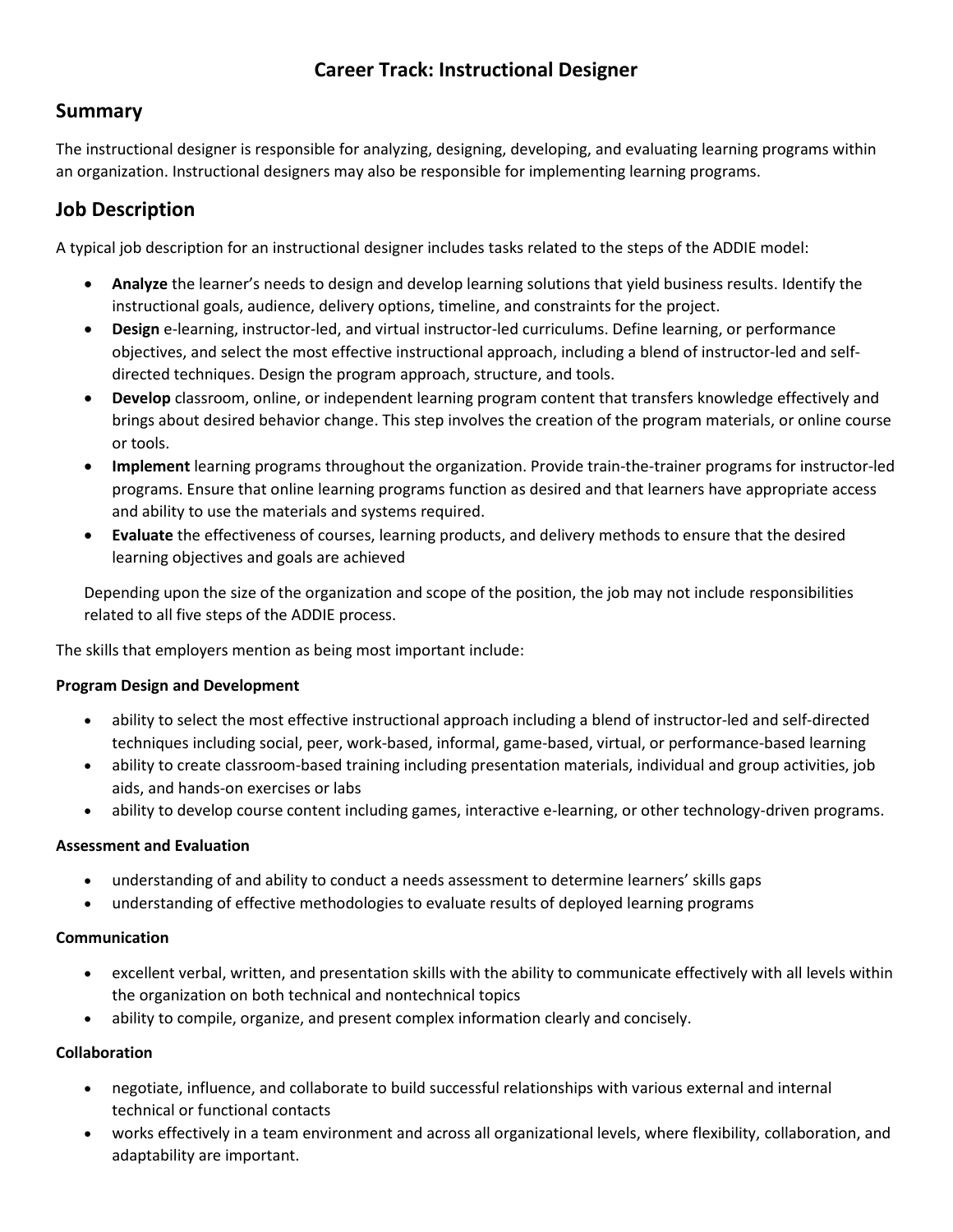#### **Project Management**

• ability to manage day-to-day activities of multiple assigned projects, communicate status updates, and proactively identify changes in scope of work to ensure that appropriate planning measures are taken to assess impacts of scope change.

#### **Implementation Support and Customer Service**

- supports internal teams and partner training teams with do-it-yourself templates, instructional guides, and standards
- provides support to internal customers of learning programs.

#### **Consulting**

- consults with business leaders and L&D professionals to develop learning solutions that meet business objectives
- clear understanding of business needs and sensitivity to differences across various groups.

### **Knowledge**

- Instructional designers are expected to have knowledge of instructional design methodologies and adult learning concepts. The most commonly mentioned methodology is the ADDIE model.
- Instructional designers should be able to apply adult learning theory and principles to the design, development, and maintenance of performance-based instructional materials for a variety of delivery methods, including instructor-led training (in-person and virtual), e-learning, self-study, and blended learning.

### **Minimum Qualifications**

Instructional designers must have three to five years of experience designing and developing learning programs, blending online and in-person content:

- intermediate Microsoft Office (Word, Excel, Outlook, and PowerPoint) skills
- skills in multiple instructional design tools and technology, such as Adobe Captivate, Articulate, Camtasia, or Storyline
- ability to use learning management systems such as Moodle or Blackboard.

## **Preferred Qualifications**

- project management experience (2+ years)
- experience in multimedia training, online simulations, scenarios and interactions, video production, storyboards, and interactive videos.

### **Education**

For less technically driven positions:

• bachelor's degree in business, communication, behavioral sciences, training development, or related field, or the equivalent combination of training, education, and experience.

For more technically driven positions:

• bachelor's degree or equivalent, BS or BA degree or higher in instructional design, computer science, graphic design, or interaction design, or equivalent practical experience.